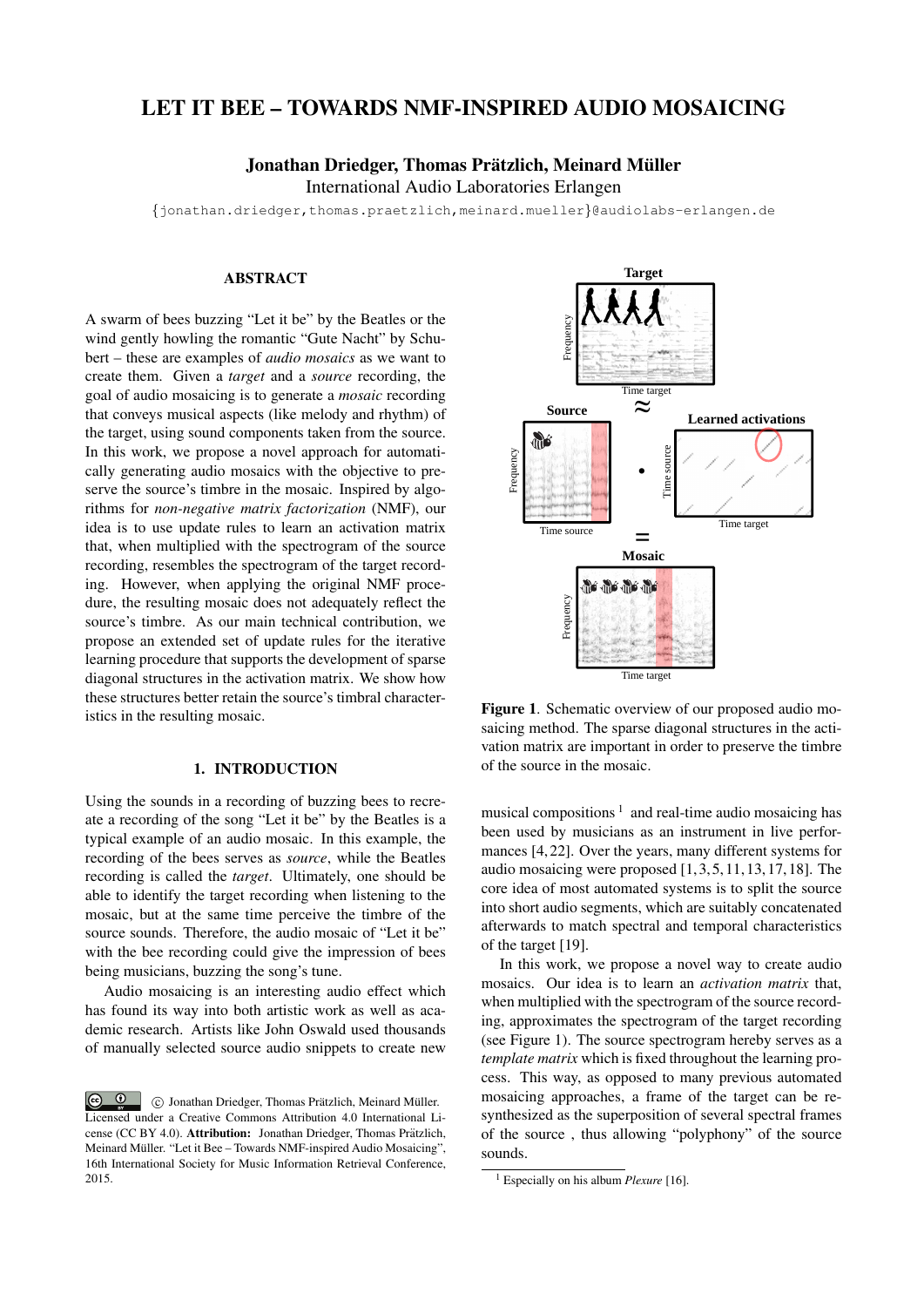As a first contribution, we propose an audio mosaicing procedure which is inspired by well-known algorithms for *non-negative matrix factorization* (NMF) [14]. Keeping the template matrix fixed (the source's magnitude spectrogram), this basic procedure learns an activation matrix by iteratively applying a standard NMF update rule to a randomly initialized matrix. Experiments show that in case the source recording offers an appropriate amount of different sounds, this procedure can closely approximate the spectrogram of the target recording. However, the source's timbre is often barely recognizable in the resulting mosaics. The reason is that the procedure recreates every target frame independently, thus destroying temporal characteristics of the source in the final audio mosaic. Furthermore, the method can superimpose an arbitrary number of spectral frames from the source to construct a good numerical approximation of a single target frame. A superposition of a large number of source sounds may however result in a timbre that is no longer similar to the actual timbre of the source. Therefore, an exact approximation of the target's spectrogram cannot be our procedure's sole goal.

As our main technical contribution, we therefore propose an extended set of update rules that supports the development of sparse diagonal structures in the activation matrix during the learning process (see the activation matrix in Figure 1). Rather than single frames, diagonal structures activate whole frame sequences in their original order. This preserves the source's temporal characteristics in the resulting mosaic. Furthermore, the extended set of update rules also limits the number of simultaneous activations, making the learned activation matrix sparse and reducing the problem of too many source sounds being audible simultaneously. This way, we trade some approximation quality for a better preservation of the source's timbre.

The idea of activating sequences of frames is inspired by methods like *non-negative matrix factor deconvolution* (NMFD) and related formulations [20,21], where template sequences of frames from a dictionary are activated by single activation values. However, our approach is conceptually different. Instead of changing the NMF problem formulation, our approach stays in the standard NMF setting, supporting the activation of whole frame sequences directly in the activation matrix with additional update rules. Besides being computationally very efficient and easy to implement, this also has the advantage that we do not need to choose a maximal length of the sequences as in NMFD. Similarly, the sparseness constraint imposed by our procedure is not enforced by penalty terms in the problem formulation (as for example in [8, 10, 12, 23]), but also by additional update rules.

The remainder of this paper is structured as follows. In Section 2 we introduce the basic concept of using NMFinspired update rules for the task of audio mosaicing. In Section 3 we present the extended set of update rules that supports the development of sparse diagonal structures in a learned activation matrix. The effects of these update rules on the audio mosaics are discussed and demonstrated in Section 4.



Figure 2. Basic NMF-inspired audio mosaicing. (a): Magnitude spectrogram of "Let it be"  $V$  (target). (b): Magnitude spectrogram of a recording of bees W (source). (c): Activation matrix  $H$ . (d): The product  $WH$  (mosaic).

# 2. BASIC NMF-INSPIRED AUDIO MOSAICING

Non-negative matrix factorization (NMF) has been applied very successfully in a large variety of music processing tasks and beyond. Given a non-negative matrix  $V \in \mathbb{R}_{\geq 0}^{N \times M}$ , the goal of NMF is to decompose this matrix into two factors  $W \in \mathbb{R}_{\geq 0}^{N \times K}$  and  $H \in \mathbb{R}_{\geq 0}^{K \times M}$ , where  $N, M, K \in \mathbb{N}$ . The distance between the product WH and the matrix  $V$  is minimized with respect to some distance measure, for example the Kullback-Leibler divergence

$$
(V||WH) = \sum_{nm} V_{nm} \log \frac{V_{nm}}{(WH)_{nm}} - V_{nm} + (WH)_{nm}.
$$
 (1)

In the context of music processing, the matrix  $V$  is usually a magnitude spectrogram of a music recording, the matrix W is interpreted as a set of spectral templates, and the matrix H constitutes an activation matrix. Non-zero values in a row of  $H$  activate the associated template in  $W$  at the respective time instance. The two factors  $W$  and  $H$  are usually learned by iteratively applying multiplicative update rules to two suitably initialized matrices [14].

Fixing the template matrix  $W$  to be the magnitude spectrogram of the source recording, the basic idea of our proposed audio mosaicing approach is to learn only the activation matrix H. More precisely, we proceed as follows. Given the target recording  $x_{tar}$  and the source recording  $x_{src}$ , we first compute the complex valued spectrograms  $X_{tar}$  and  $X_{src}$  by applying the short-time Fourier transform (STFT) to both recordings. Afterwards, we set  $V := |X_{tar}|$ ,  $W := |X_{src}|$ , and randomly initialize  $H^{(1)} \in (0,1]^{K \times M}$ . Fixing a number of iterations L, we then iteratively update  $H$  with

$$
H_{km}^{(\ell+1)} = H_{km}^{(\ell)} \frac{\sum_{n} W_{nk} V_{nm} / (W H^{(\ell)})_{nm}}{\sum_{n} W_{nk}}, \quad (2)
$$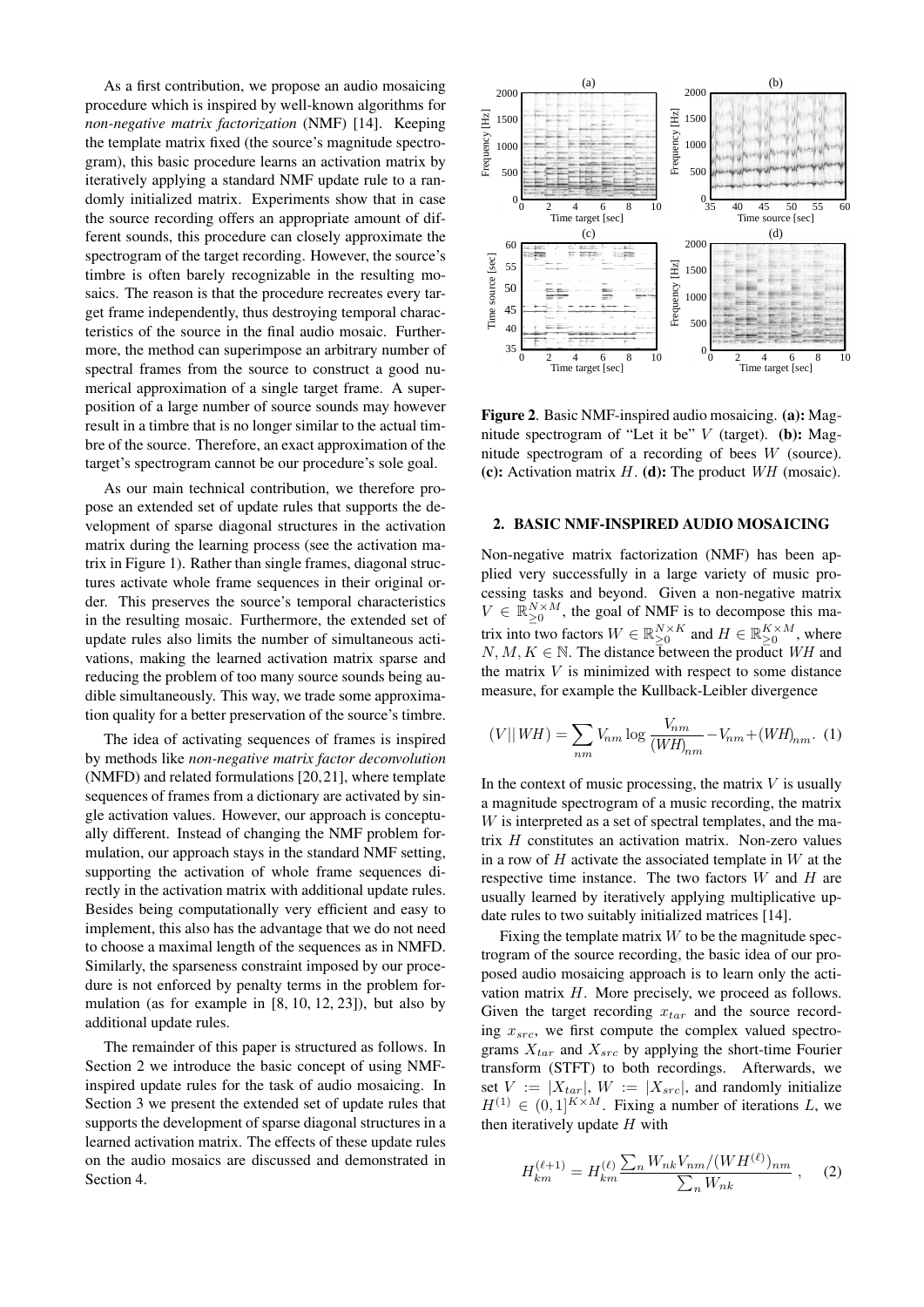for  $k \in [1 : K]$ ,  $m \in [1 : M]$ , and the iteration index  $\ell \in [1 : L - 1]$ . Finally, we set  $H := H^{(L)}$ . The learned activation matrix  $H$  is then multiplied with the complex valued  $X_{src}$ , yielding the complex valued spectrogram of the audio mosaic  $X_{mos} := X_{src}H$ . To compute the audio mosaic  $x_{\text{mos}}$ , we apply an "inverse" STFT to the spectrogram  $X_{m\text{o}s}$  which also adjusts the phases such that artifacts from phase discontinuities are reduced [9].

Figure 2 shows this basic procedure applied to our running example. In Figure 2a we see an excerpt of the magnitude spectrogram of the song "Let it be". Our goal is to create an audio mosaic of this song, using the recording of buzzing bees, which can be seen in Figure 2b. To increase the range of different pitches occurring in our source, we used a pitch-shifting algorithm [6] to create differently pitched versions of the bee recording and concatenated them. Figure 2c shows an excerpt of the activation matrix  $H$ , derived by applying the basic procedure described above. A first observation about  $H$  is the predominance of horizontal activation structures. These patterns correspond to single spectral frames in the source which are activated repeatedly to mimic the stable spectral structures in the target. Although the resulting mosaic, shown in Figure 2d, closely resembles these spectral structures, one can hear a "stuttering" effect when listening to the reconstructed audio recording. This stuttering originates from the same frame of the source being repeated over and over again. In Section 3.1, we aim to prevent the learning process from activating the same frame in fast repetition with an additional update rule.

A second observation is that the matrix  $H$  usually activates many source frames simultaneously. The learning process can thus closely approximate the spectral shapes of the target frames. However, in the context of audio mosaicing, this has several drawbacks. Since  $H$  is multiplied with the complex spectrogram  $X_{src}$ , phase cancellation artifacts may arise when superimposing many complex spectral frames. This way, especially low pitched sounds tend to cancel each other out and are not audible in the final audio mosaic. Furthermore, since a sound's timbre is also closely related to the energy distribution in its frequency spectrum, adapting the spectral shapes may change the timbre of the source. An update rule which sets a limit on the maximal number of simultaneous activations is presented in Section 3.2.

A third problem connected with the activation matrix shown in Figure 2c is the loss of temporal characteristics of the source. The typical "buzzing sound" of the bees, which results from pitch modulations (see Figure 2b), is lost in the mosaic (see Figure 2d). This is the case since the spectral frames of the source are activated independently of their order in the source spectrogram. To preserve some temporal characteristics, the update rule presented in Section 3.3 supports the development of diagonal structures in the activation matrix.



**Figure 3.** (a): Activation matrix  $H^{(\ell)}$ . (b): Repetition restricted activation matrix  $R^{(\ell)}$ . The horizontal neighborhood is indicated in red. (c): Polyphony restricted activation matrix  $P^{(\ell)}$ . For each column, the highest value is indicated in red. (d): Continuity enhancing activation matrix  $C^{(\ell)}$ . The diagonal kernel is indicated in red.

# 3. LEARNING SPARSE DIAGONAL ACTIVATIONS

The core idea to overcome the issues of the basic NMFinspired audio mosaicing procedure is to impose specific constraints on the learned activation matrices by adapting the iterative update process. As discussed in the previous section, we identified three main problems of the mosaics generated by the basic procedure, all related to properties of the the derived activation matrices. First, horizontal activation patterns cause stuttering artifacts in the mosaics. Second, too many simultaneous activations lead to phase cancellations and overfitting of the spectral shapes. Third, the source's temporal characteristics are destroyed by activating source frames independently of each other. We therefore introduce additional update rules to approach these issues, see also Figure 3.

## 3.1 Avoiding repeated activations

To avoid activating the same spectral frame of the source in subsequent time-instances, the idea is to only keep the highest activations in a horizontal neighborhood of the matrix  $H$ , suppressing the remaining values. However, we do not want to interfere too much with the actual learning process in the first few update iterations. The amount of suppression applied to the smaller values is therefore dependent on the iteration index  $\ell$ . Given the activation matrix  $H^{(\ell)}$ , the size of a horizontal neighborhood r, and the number of iterations L, we compute a *repetition restricted* activation matrix  $R^{(\ell)}$  by

$$
R_{km}^{(\ell)} = \begin{cases} H_{km}^{(\ell)} & \text{if } H_{km}^{(\ell)} = \mu_{km}^{r,(\ell)} \\ H_{km}^{(\ell)}(1 - \frac{(\ell+1)}{L}) & \text{otherwise} \end{cases}
$$
 (3)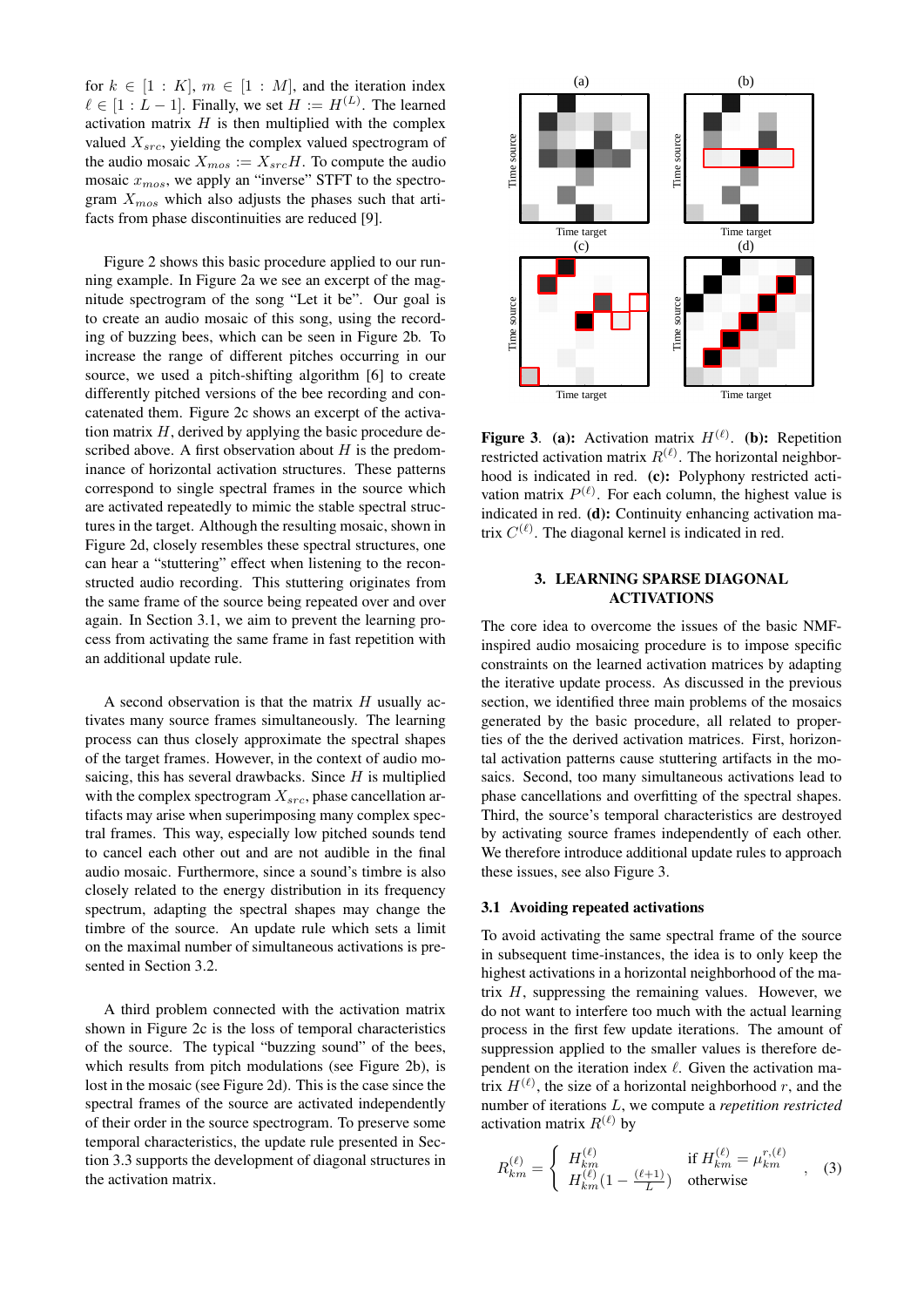with  $\ell \in [1 : L - 1]$  and  $\mu_{km}^{r,(\ell)}$  being the maximum value of  $H^{(\ell)}$  in a horizontal neighborhood

$$
\mu_{km}^{r,(\ell)} = \max(H_{k(m-r)}^{(\ell)}, \dots, H_{k(m+r)}^{(\ell)}).
$$
 (4)

Note that the suppression of smaller values becomes strict in the last update iteration for  $\ell = L - 1$ . Intuitively, the parameter  $r$  defines the minimal horizontal distance (and therefore the minimal time interval) between two activations of the same source frame. Figure 3b shows the repetition restricted activation matrix  $R^{(\ell)}$  derived from the toy example activation matrix shown in Figure 3a, using  $r = 2$ ,  $\ell = 8$ , and  $L = 10$ . As opposed to  $H^{(\ell)}$ , there are no two dominant values next to each other in  $R^{(\ell)}$ .

# 3.2 Restricting the number of simultaneous activations

Next, we address the problem of too many simultaneous activations. Setting a limit  $p \in \mathbb{N}$  on the number of activations in one column of the activation matrix, we compute a *polyphony restricted* activation matrix  $P^{(\ell)}$  in a similar manner as  $R^{(\ell)}$  by

$$
P_{km}^{(\ell)} = \begin{cases} R_{km}^{(\ell)} & \text{if } k \in \Omega_m^{p,(\ell)}\\ R_{km}^{(\ell)}(1 - \frac{(\ell+1)}{L}) & \text{otherwise} \end{cases}
$$
, (5)

where  $\Omega_m^{p,(\ell)}$  contains the indices of the p highest values in the  $m^{th}$  column of  $R^{(\ell)}$ . The parameter p can be directly interpreted as the desired degree of polyphony in the mosaic. For example, setting  $p = 1$  results in a mosaic where the source sounds are not heavily superimposed but mainly concatenated to mimic the most dominant features of the target. In Figure 3c, we see the polyphony restricted activation matrix  $P^{(\ell)}$  derived from  $R^{(\ell)}$ , using  $p = 1$ . One can see that in  $P^{(\ell)}$  there is (at most) one single dominant value left in every column.

#### 3.3 Supporting time-continuous activations

To support the development of diagonal structures that activate successive frames of the source, we now compute a *continuity enhancing* activation matrix  $C^{(\ell)}$ . The idea here is to convolve the matrix  $P$  with a diagonal kernel. Choosing  $c \in \mathbb{N}$ , which defines the length of the kernel, we compute

$$
C_{km}^{(\ell)} = \sum_{i=-c}^{c} P_{(k+i)(m+i)}^{(\ell)}.
$$
 (6)

Intuitively, the length  $2c+1$  of the kernel defines the minimal number of source frames that we would like to successively activate. Figure 3d shows the matrix  $C^{(\ell)}$  for our toy example, computed with  $c = 2$ . Note that in  $C^{(\ell)}$  the number of simultaneous dominant activations may locally exceed the limit which was imposed in the computation of the polyphony restricted activation matrix  $P^{(\ell)}$ . In practice, this is however not a problem and even desirable since this way, the diagonal structures can overlap with each other to some degree. Therefore, the corresponding audio segments of the source are overlapped in the final mosaic as well, leading to smooth transitions between them.



**Figure 4.** The activation matrix  $H$  for the mosaic of "Let it bee" with a recording of bees in different states. (a):  $H^{(1)}$ . **(b):**  $H^{(3)}$ . **(c):**  $H^{(6)}$ . **(d):**  $H^{(10)}$ . The repetition restricting neighborhood is indicated in red.

#### 3.4 Adapting the activations to fit the target

Finally, we perform the standard NMF update step to let the mosaic adapt to the target again. Similarly to Equation (2), we compute the activation matrix for the next iteration by

$$
H_{km}^{(\ell+1)} = C_{km}^{(\ell)} \frac{\sum_{n} W_{nk} V_{nm} / (W C^{(\ell)})_{nm}}{\sum_{n} W_{nk}} \ . \tag{7}
$$

In summary, a single update step of the activation matrix H is computed by applying Equations  $(3)$ ,  $(5)$ ,  $(6)$ , and  $(7)$ sequentially.

Note that in one update iteration, the three intermediate update rules (3), (5), and (6) are insensitive to the target and therefore may increase the distance measure of Equation (1). However, as already discussed in Section 1, we are not interested in minimizing this measure, but trade some approximation accuracy for a better preservation of the source's timbre. In practice, our procedure usually yields an activation matrix that, when multiplied with the source spectrogram, approximates the target spectrogram to a sufficient degree, while preserving the source's timbre in the mosaic much better than the basic procedure described in Section 2.

Figure 4 shows an excerpt of the activation matrix  $H$ of our running example "Let it be" for several iteration indices  $\ell$ . Here, we set the repetition restriction parameter to  $r = 3$ , the limit of simultaneous activations to  $p = 10$ , the kernel parameter to  $c = 3$  (resulting in a diagonal kernel of length 7), and the number of update iterations to  $L = 10$ . Figure 4a shows the random initialization of the activation matrix  $H^{(1)}$ . After two iterations, one can already notice diagonal patterns in  $H^{(3)}$ , see Figure 4b. Figure 4c shows the activations after another three update iterations. The diagonal patterns in  $H^{(6)}$  are even more prominent and one can observe that separate diagonal structures start to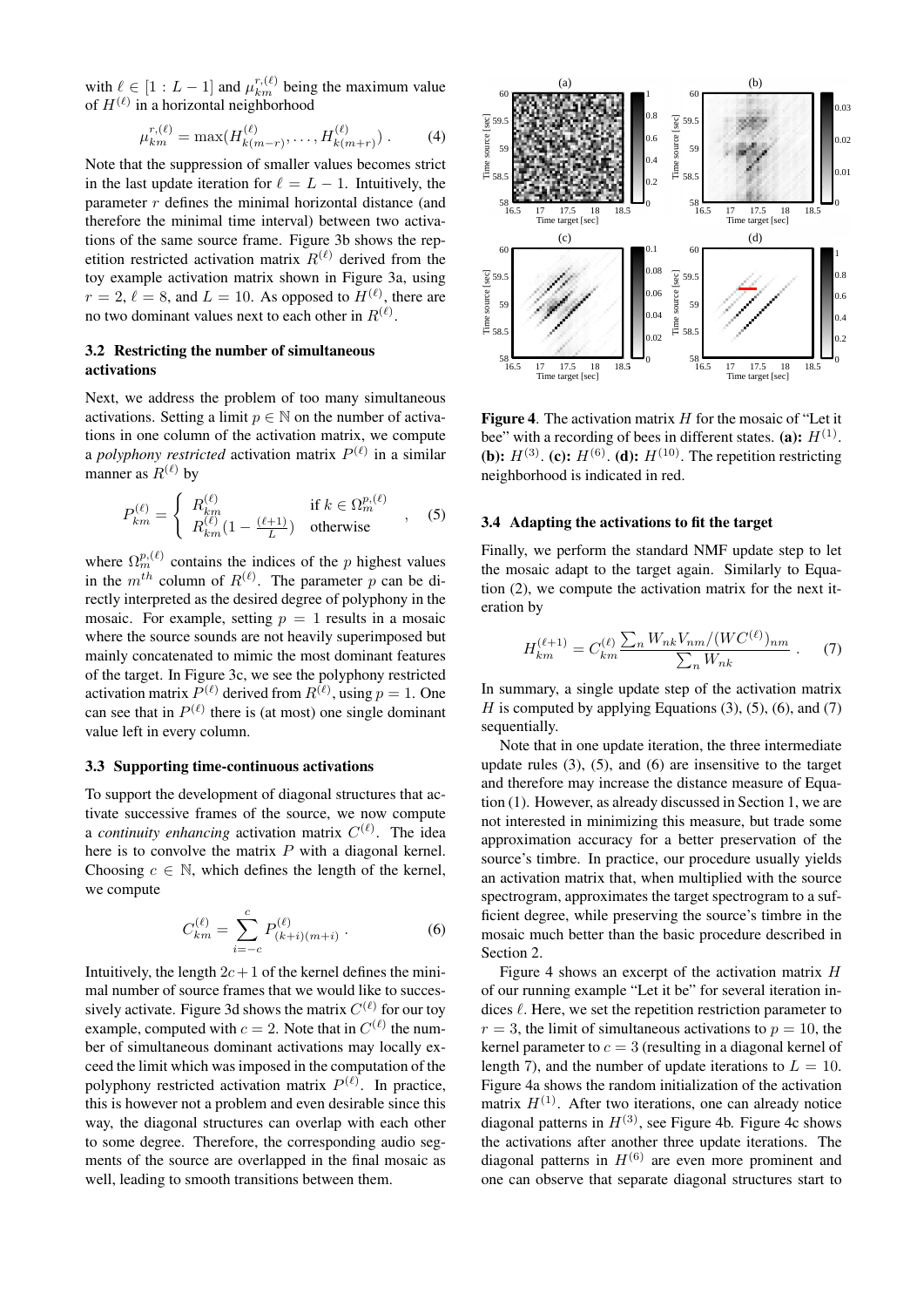

Figure 5. The effect of diagonal activation patterns. (a): Spectrogram of the target recording "Let it be". (b): Spectrogram of the source recording of buzzing bees. (c): Activation matrix  $H$  derived with the basic approach. (d): Activation matrix  $H$  derived with the extended set of update rules. (e): Spectrogram of the audio mosaic resulting from the basic approach. (f): Spectrogram of the audio mosaic resulting from the extended procedure.

emerge, leaving regions of lower values inbetween them. In Figure 4d, the activation matrix  $H^{(10)}$  is shown. In this final activation matrix, four clear diagonal structures have emerged. The remaining activations are outside the visible range. Looking at the two upper diagonals, one can see that although they seem to be rather close together, they obey the repetition restricting horizontal neighborhood indicated in red. Furthermore, it is noteworthy that the length of the diagonals greatly exceeds the length of the diagonal kernel. For example, while we used a diagonal kernel of length 7, the lowest diagonal has a length of 25 nonzero activations, corresponding to an audio segment in the source of roughly one second. This means that the procedure uses a whole one-second patch of source audio material to recreate the target between second 17 and 18.

# 4. EXPERIMENTS AND EXAMPLES

In this section, we both visually and acoustically demonstrate the effectiveness of our proposed method. As discussed in previous sections, the main drawbacks of the basic audio mosaicing approach described in Section 2 were both the loss of temporal characteristics and spectral shapes of the source sounds in the resulting audio mosaics. The idea was to approach these problems by supporting the development of sparse diagonal structures in the activation



Figure 6. Comparison of spectral shapes. (a): A single spectral frame of the target recording ("Let it be"). Harmonics are indicated by red circles. (b): The spectral frame of the mosaic computed with the basic procedure at the same temporal position. Harmonics which are present in both the original frame as well as in the mosaic are indicated by red circles. (c): The spectral frame of the mosaic computed by using the extended set of update rules.

ing, we exemplify how these structures can preserve the source's desired characteristics in the audio mosaic.

#### 4.1 Preserving temporal characteristics of the source

External interest in the matrix with the matrix with the matrix and the set of computers of set of update rules. (b): The set of update rules of update rules in the set of update rules in the set of update rules in the In Figure 5, we once again revert to our running example. Here, spectrogram excerpts of the target recording "Let it be" as well as the source recording of buzzing bees are shown in Figures 5a and 5b, respectively. The spectrogram of the target recording exhibits sounds with very stable pitches, resulting from the solo piano at the beginning of the song. In contrast, the buzzing of the bees leads to rather strong amplitude modulations that are characteristic for the sound. Figure 5c shows an excerpt of the activation matrix  $H$  as derived by the basic NMF-inspired audio mosaicing procedure. In this excerpt of  $H$ , only two different spectral frames of the source are activated repeatedly by the procedure to mimic the stable pitch of the piano sound. The resulting spectrogram of the audio mosaic, shown in Figure 5e, approximates the target's spectrogram quite precisely. However, the characteristic pitch modulations of the buzzing bee sound are lost almost completely. Looking at Figure 5d, one can see the activation matrix  $H$  derived by our proposed procedure based on the extended set of update rules. The diagonal patterns shown activate segments of the source that have a duration of roughly half a second. As can be seen by comparing the regions marked in red in the source (Figure 5b) and the mosaic spectrogram (Figure 5f), the temporal structures of these segments are preserved in the mosaic. While the mosaic computed with the extended set of update rules exhibits a lot of pitch modulations, which reflect the preserved timbre of the buzzing bee sound, the tonal content as well as rhythmic structures of the target are still maintained. For example, the two strong partials of the target recording at around 270 Hz and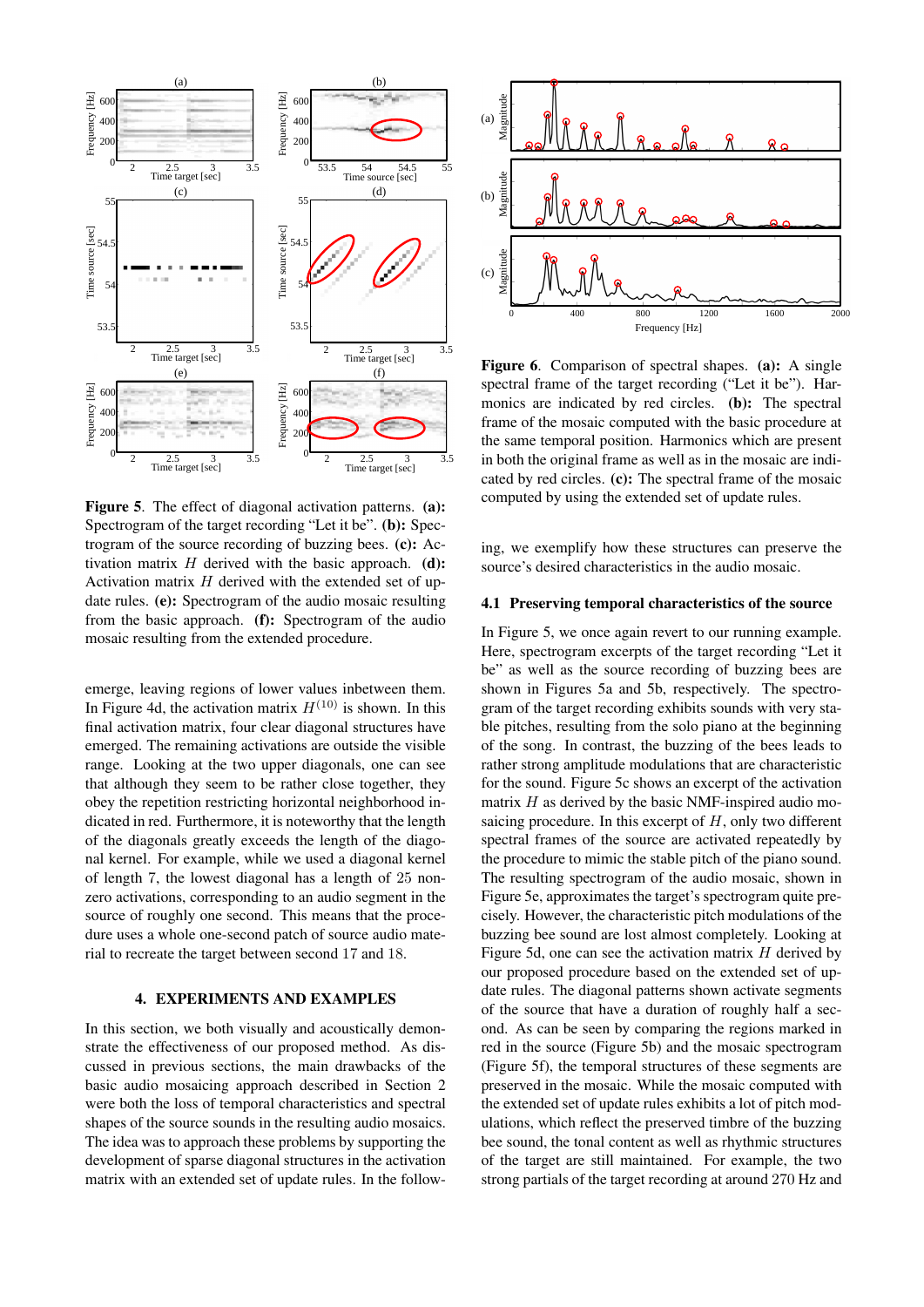| Name of the target | <b>Description of the target</b>                                                                                               | Name of the source | <b>Description of the source</b>                    |
|--------------------|--------------------------------------------------------------------------------------------------------------------------------|--------------------|-----------------------------------------------------|
| LetItBe            | An excerpt of the song "Let it be" by the Beatles (piano $\&$ singing).                                                        | <b>Bees</b>        | Recording of a buzzing swarm of bees.               |
| GuteNacht          | An excerpt of "Gute Nacht" by Franz Schubert which is part of the<br>romantic Winterreise song cycle, taken from [15].         | Wind               | Recording of howling wind.                          |
| <b>FunkJazz</b>    | An excerpt from a jazz piece performed by the band "Music Delta"<br>(saxophone, synthesizer, bass, and drums), taken from [2]. | Whales             | Recording of whale songs and whale sounds.          |
| Stepdad            | Excerpt from the song "My leather, my fur, my nails" by the pop<br>band Stepdad (synthesizers, drums, and singing).            | Chainsaw           | Recording of a chainsaw's sawing and engine sounds. |
| Freischütz         | Excerpt from the opera "Der Freischütz" by Carl Maria von Weber<br>(full orchestra, applause at the end).                      | AirRaid            | Recording of an air raid siren.                     |
| Vermont            | An excerpt of the song "Vermont" by the band "The Districts"<br>(singing, guitar, bass, and drums), taken from [2].            | RaceCars           | Recording of engine sounds of starting race cars.   |

Table 1. List of target and source recordings used in our experiments.

300 Hz in Figure 5a are also visible in the audio mosaic in Figure 5f, only this time pitch modulated. Similarly, the onset in the target at second 2.6 is present in the mosaic as well.

#### 4.2 Preserving spectral shapes of the source

In Figure 6, we investigate typical spectral shapes of the target as well as the mosaic for our running example. Figure 6a shows the spectral frame of the target's spectrogram at second 4.6 as a frequency-magnitude plot. One can see the harmonic structure with several clear partials in this frame, resulting from the piano sound in the target. The corresponding spectral frame of the mosaic computed by the basic procedure shown in Figure 6b shows a very similar spectral structure. Most of the harmonics visible in the target are also present in this frame (indicated by the red circles) and even the relations between peak heights are often preserved. In contrast, the spectral frame of the mosaic computed with the extended set of update rules only roughly corresponds to the spectral shape of the target frame, see Figure 6c. However, some of the dominant peaks in the target frame are still present in the mosaic, leading to a sound that captures only the dominant tonal characteristics of the target. The noisy timbre of the buzzing bees, visible by the increased noise level in the frame, is therefore preserved.

#### 4.3 Audio examples

In order to also give an auditory demonstration of our method, we set up an accompanying website for this paper at [7]. On this website, one finds the target recordings as well as source recordings listed in Table 1. To ensure that each source recording offers an adequate pitch range, we computed several pitch-shifted versions of it (using a pitch-shifting algorithm from [6]) and concatenated them. For each pair of target and source, we then generated an audio mosaic using both the basic mosaicing procedure described in Section 2 as well as the procedure based on the extended set of update rules proposed in Section 3. For these experiments, we used music recordings sampled at 22050 Hz, an STFT frame length of 2048 samples and a hop size of 1024 samples to compute the spectrograms. In order to derive the activation matrices for both procedures, we performed  $L = 20$  iterations of the respective update steps. For the extended set of update rules, we set the repetition restriction parameter to  $r = 3$ , the limit of simultaneous activations to  $p = 10$ , and the kernel parameter to  $c = 3$ . To reconstruct time-domain signals from the derived complex valued mosaic spectrograms, we finally performed 20 iterations of the STFT inversion procedure proposed in [9].

# 5. CONCLUSION AND FUTURE WORK

In this work we presented a novel approach for automatically generating an audio mosaic of a target recording using the sounds from a source recording. The core idea of this NMF-inspired procedure was to learn an activation matrix that, when multiplied with the spectrogram of the source recording, yields the spectrogram of the mosaic recording. As our main technical contribution, we proposed an extended set of update rules that supports the development of sparse diagonal structures in the activation matrix during the learning process. Our experiments showed that these diagonal activation structures correspond to the activation of whole sequences of spectral frames and help to preserve timbral characteristics of the source in the mosaic.

In future work we want to investigate if our proposed procedure can also be applied in scenarios beyond audio mosaicing. One possibility is to examine whether supporting the development of diagonal structures in the activation matrix can also be beneficial when learning not only the activation matrix, but also the template matrix. Such an NMF procedure could be applied for learning and identifying repeating patterns in feature sequences, similar to [24] who used techniques based on NMFD for this task. In this context, we hope that our approach may yield a simpler implementation as well as more flexibility since the maximal length of sequences does not need to be fixed.

#### Acknowledgments:

This work has been supported by the German Research Foundation (DFG MU 2686/6-1). The International Audio Laboratories Erlangen are a joint institution of the Friedrich-Alexander-Universität Erlangen-Nürnberg (FAU) and Fraunhofer Institut für Integrierte Schaltungen. Furthermore, we would like to thank Colin Raffel and the other organizers of the *HAMR* Hack Day at ISMIR 2014, where the core ideas of the presented work were born.